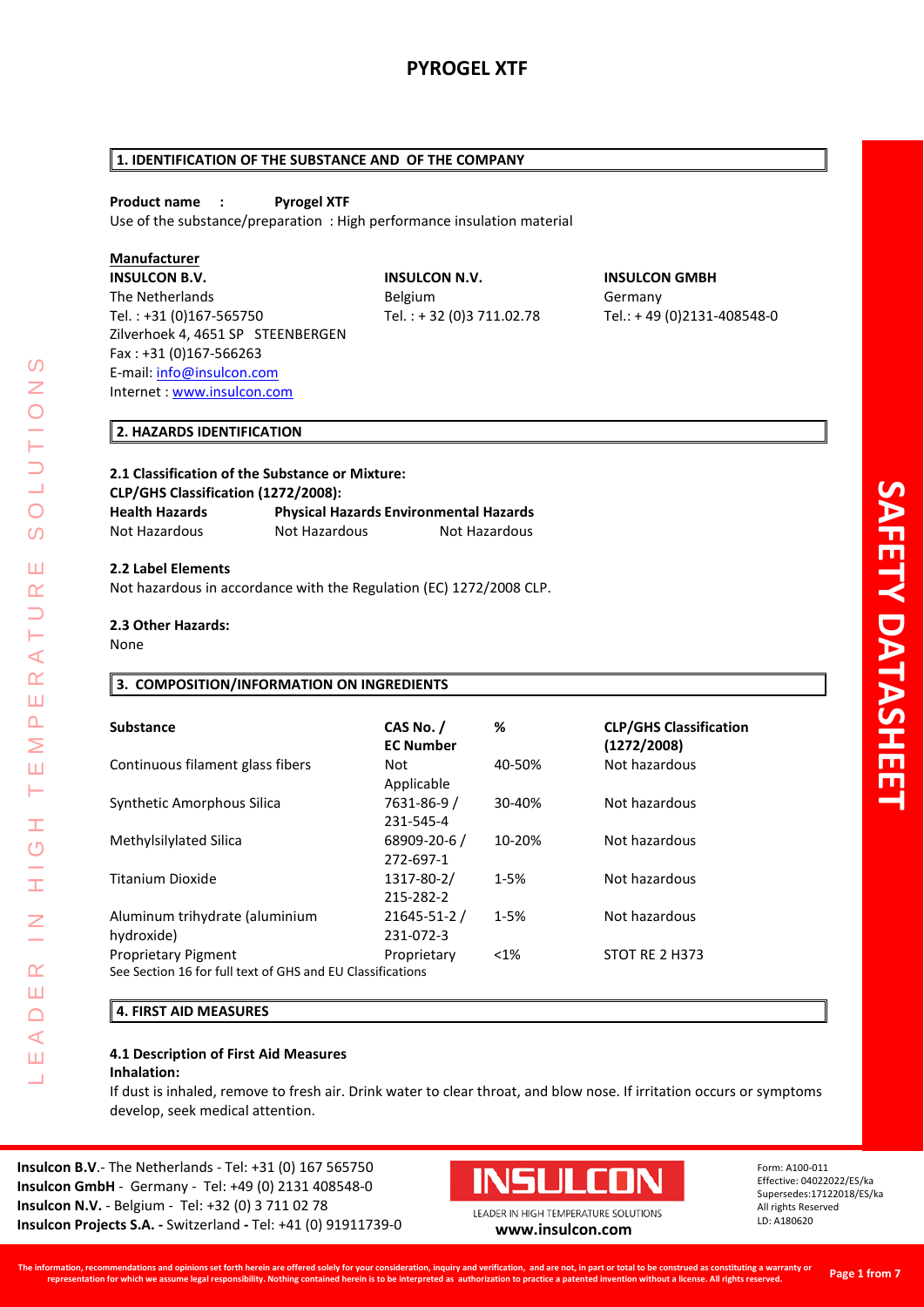### **Eyes:**

Do not rub eyes. Dust particles may cause abrasive injury. Immediately flush eyes with water while lifting the upper and lower lids. Seek medical attention if irritation persists.

### **Skin:**

Wash skin with soap and water. If irritation develops, seek medical attention, launder clothing before reuse.

### **Ingestion:**

No first aid is generally required. No adverse effects are expected from incidental ingestion.

# **4.2 Most Important symptoms and effects, both acute and delayed:**

Dust may cause eye irritation. Silica aerogels are hydrophobic (repel water) and may cause temporary drying and irritation of the skin, eyes, and mucous membranes.

Inhalation of dust from handling may cause temporary upper respiratory tract irritation. Handling may cause dryness and irritation of the skin.

### **4.3 Indication of any immediate medical attention and special treatment needed:**

Immediate medical attention is generally not required.

### **5. FIRE-FIGHTING MEASURES**

### **5.1 Extinguishing Media:**

Use media appropriate for surrounding fire.

### **5.2 Special Hazards Arising from the Substance or Mixture:**

Product is a super-insulator. Rolls of material will

retain heat within internal layers that may be a source of ignition after the fire is extinguished. Keep hot material away from combustible materials and cool hot insulation with water.

# **5.3 Advice for Fire-Fighters:**

LEADER IN HIGH TEMPERATURE SOLUTIONS

Ŧ  $\overline{C}$ 

 $\alpha$ Ш  $\Box$  $\blacktriangleleft$ Ш  $\overline{\phantom{0}}$ 

 $\prec$  $\alpha$ Ш  $\overline{\mathbf{r}}$  $\geq$ Ш Н

 $\Omega$ Z

 $\overline{O}$  $\boldsymbol{\omega}$ 

Ш  $\alpha$ 

> Normal firefighting procedures should be followed to avoid inhalation of smoke and gases produced by a fire.

# **6. ACCIDENTAL RELEASE MEASURES**

# **6.1 Personal Precautions, Protective Equipment and Emergency Procedures:**

Wear appropriate protective clothing and equipment as described in Section 8. Avoid generating airborne dust during cleanup. Ensure adequate ventilation.

### **6.2 Environmental Precautions:**

Material is not water soluble. Report spills as required under national and local regulations.

### **6.3 Methods and Material for Containment and Cleaning Up:**

Collect using methods that avoid the generation of dust (pick up or vacuum dust) and place in appropriate container for disposal.

### **6.4 Reference to Other Sections:**

Refer to Section 8 for personal protective equipment and Section 13 for disposal information.

**Insulcon B.V**.- The Netherlands - Tel: +31 (0) 167 565750 **Insulcon GmbH** - Germany - Tel: +49 (0) 2131 408548-0 **Insulcon N.V.** - Belgium - Tel: +32 (0) 3 711 02 78 **Insulcon Projects S.A. -** Switzerland **-** Tel: +41 (0) 91911739-0 **[www.insulcon.com](http://www.insulcon.com/)**

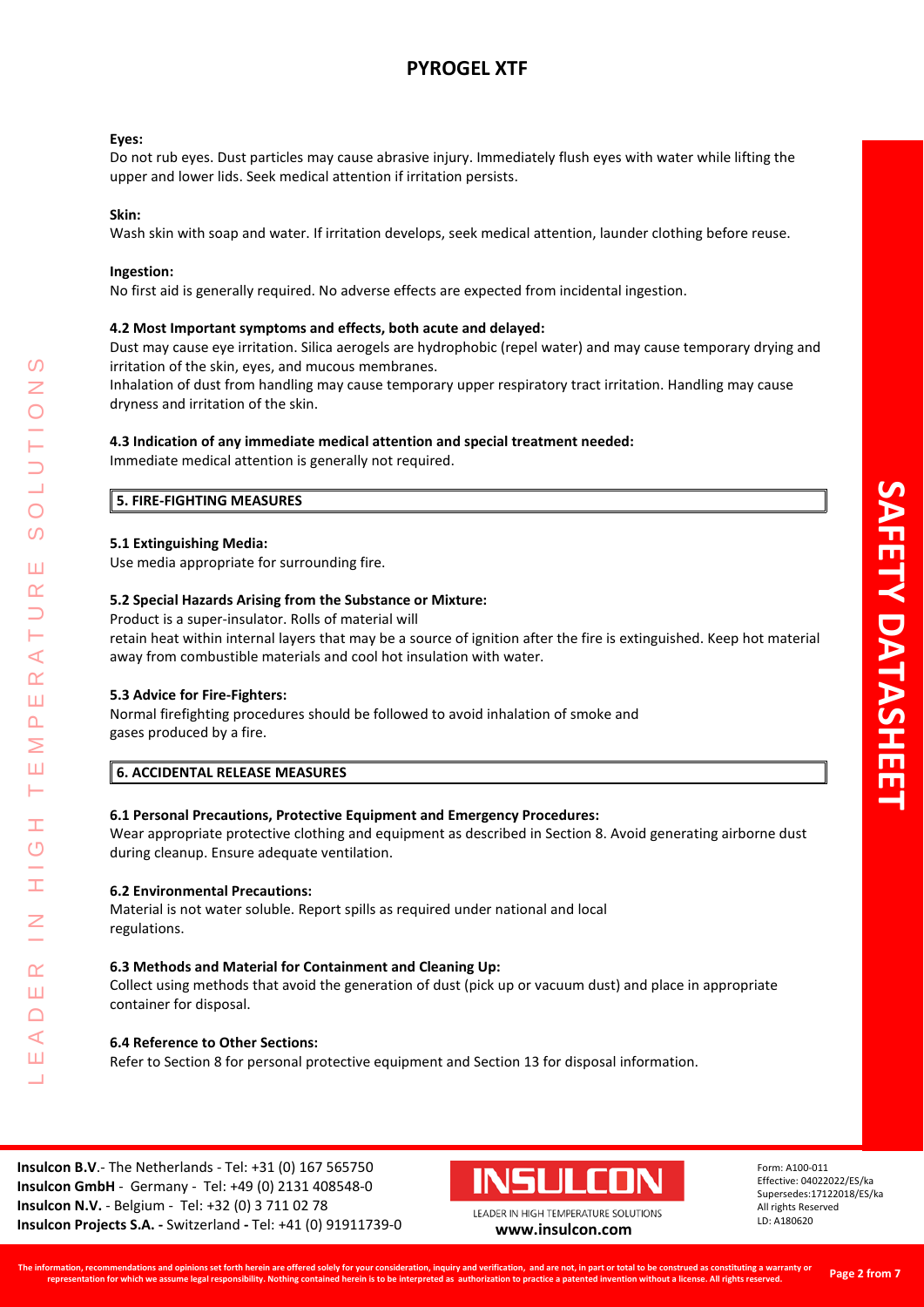# **7. HANDLING AND STORAGE**

# **7.1 Precautions for Safe Handling:**

Aerogel blankets may generate dust when handled. Workplace exposures to all dusts should be controlled with standard industrial hygiene practices. Local exhaust should be the primary dust control method. Dry vacuuming is the preferred method for cleaning up dust. Because aerogel dust is hydrophobic, water is not an effective dust control agent. Unpack material in the work area. This will help to minimize the area where dust exposure may occur. Trimmed material should be promptly packed in disposal bags. Trims and offcuts may be reused in secondary applications. Scrap material should be packed for disposal. Avoid dust contact with eyes, skin and clothing and avoid breathing dust. Wash hands with soap and water after handling.

# **7.2 Conditions for Safe Storage, Including any Incompatibilities:**

Keep tightly closed in the packaging until ready for use. Store in a dry location.

# **7.3 Specific end use(s):**

Industrial uses : Insulation Professional uses: Insulation

# **8. EXPOSURE CONTROL/PERSONAL PROTECTION**

# **Continuous filament glass fibers**

None Established

LEADER IN HIGH TEMPERATURE SOLUTIONS

Ŧ  $\overline{C}$ 

 $\alpha$ Ш  $\Box$  $\blacktriangleleft$ Ш 二

 $\Omega$ Z

 $\bigcirc$  $\Omega$ 

Ш  $\alpha$ 

Н  $\prec$  $\alpha$ Ш  $\overline{\mathbf{r}}$ Σ Ш н

# **Synthetic Amorphous Silica (as PNOC)**

3 mg/m3 TWA Belgium OEL (respirable aerosol) 10 mg/m3 TWA Belgium OEL (inhalable aerosol) 5 mg/m3 TWA France OEL (respirable aerosol) 10 mg/m3 TWA France OEL (inhalable aerosol) 1.5 mg/m3 TWA DFG MAK (respirable aerosol) 4 mg/m3 TWA DFG MAK (inhalable aerosol) 4 mg/m3 TWA UK WEL (respirable aerosol) 10 mg/m3 TWA UK WEL (inhalable aerosol)

# **Methylsilylated Silica (as PNOC)**

3 mg/m3 TWA Belgium OEL (respirable aerosol) 10 mg/m3 TWA Belgium OEL (inhalable aerosol) 5 mg/m3 TWA France OEL (respirable aerosol) 10 mg/m3 TWA France OEL (inhalable aerosol) 1.5 mg/m3 TWA DFG MAK (respirable aerosol) 4 mg/m3 TWA DFG MAK (inhalable aerosol) 4 mg/m3 TWA UK WEL (respirable aerosol) 10 mg/m3 TWA UK WEL (inhalable aerosol)

# **Titanium Dioxide (as PNOC)**

3 mg/m3 TWA Belgium OEL (respirable aerosol) 10 mg/m3 TWA Belgium OEL (inhalable aerosol) 5 mg/m3 TWA France OEL (respirable aerosol) 10 mg/m3 TWA France OEL (inhalable aerosol) 1.5 mg/m3 TWA DFG MAK (respirable aerosol) 4 mg/m3 TWA DFG MAK (inhalable aerosol) 4 mg/m3 TWA UK WEL (respirable aerosol) 10 mg/m3 TWA UK WEL (inhalable aerosol)

**Insulcon B.V**.- The Netherlands - Tel: +31 (0) 167 565750 **Insulcon GmbH** - Germany - Tel: +49 (0) 2131 408548-0 **Insulcon N.V.** - Belgium - Tel: +32 (0) 3 711 02 78 **Insulcon Projects S.A. -** Switzerland **-** Tel: +41 (0) 91911739-0 **[www.insulcon.com](http://www.insulcon.com/)**

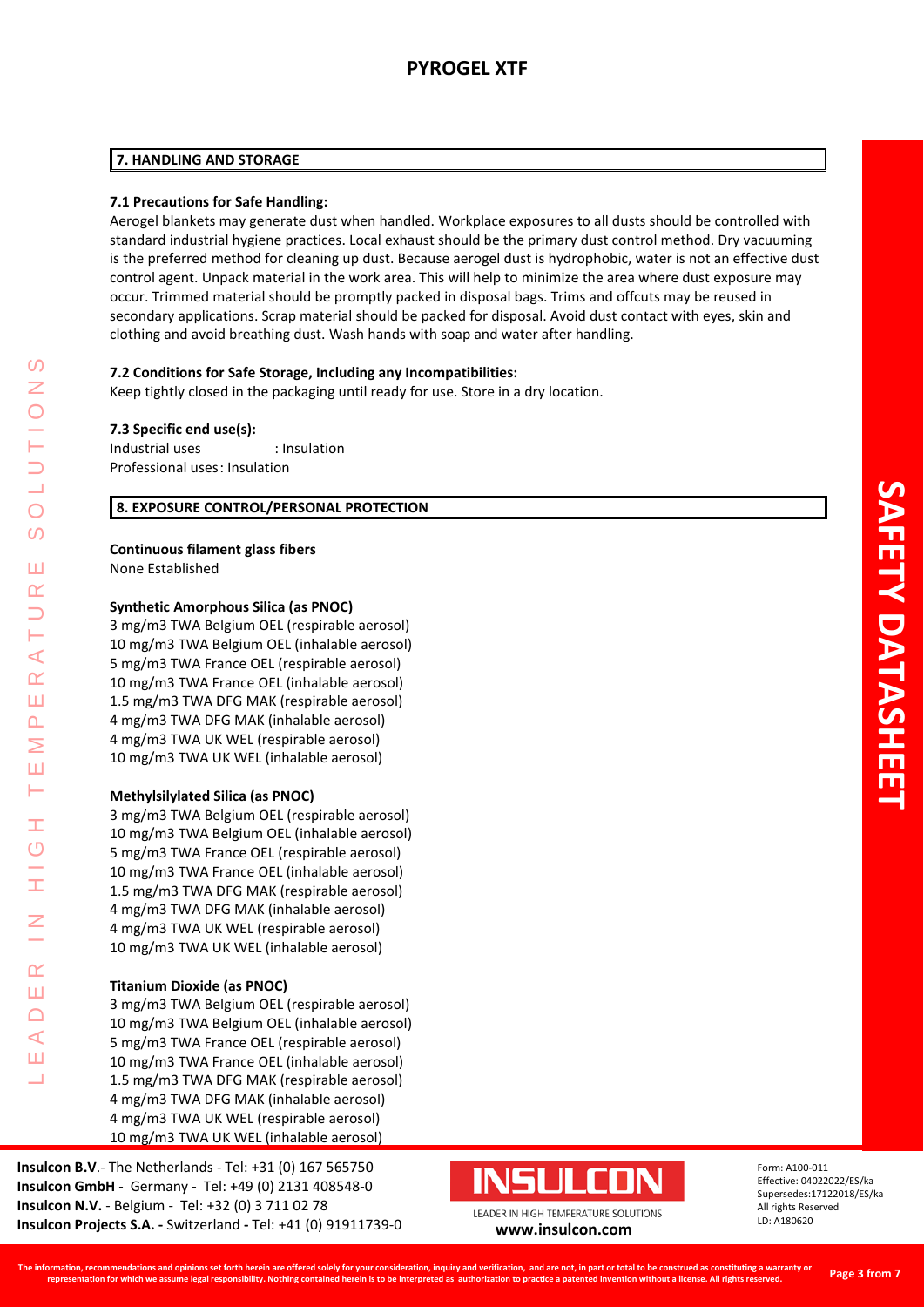# **Aluminum Trihydrate**

1 mg/m3 TWA Belgium OEL (respirable fraction) (as aluminum metal & insoluble compounds) 5 mg/m3 TWA France OEL (respirable aerosol) (asaluminum metal) 10 mg/m3 TWA France OEL (inhalable aerosol) (as aluminum metal) 1.5 mg/m3 TWA DFG MAK (respirable aerosol) 4 mg/m3 TWA DFG MAK (inhalable aerosol) 4 mg/m3 TWA UK WEL (respirable aerosol) (as aluminum metal) 10 mg/m3 TWA UK WEL (inhalable aerosol) (as aluminum metal) Proprietary Pigment (as manganese and inorganic compounds)) 0.2 mg/m3 TWA mg/m3 TWA Belgium OEL 0.02 mg/m3 TWA, 0.16 mg/m3 STEL DFG MAK (respirable aerosol) 0.2 mg/m3 TWA, 1.6 mg/m3 STEL DFG MAK (inhalable aerosol) 0.5 mg/m3 TWA UK WEL Refer to specific country legislation

# **8.2 Exposure Controls:**

### **Recommended Monitoring Procedures:**

Collection on filters with gravimetric analysis. Refer to BS EN 14042:2003 Title Identifier: Workplace atmospheres. Guide for the application and use of procedures for the assessment of exposure to chemical and biological agents.

### **Appropriate engineering controls:**

Use with adequate local exhaust ventilation to minimize exposures. Provide local exhaust ventilation where product is processed in a manner that generates dust.

### **Personal Protective Measures**

### **Respiratory protection:**

If exposures exceed the occupational exposure limits or if inhalation of dust results in experiencing irritation, an appropriate certified particulate respirator is recommended. Selection of respiratory protection depends on the contaminant type, form and concentration. Select, fit and use in accordance with local and 4 of 5 national regulations.

### **Skin protection:**

Impervious gloves complying with EN 374 recommended for handling product. Long-sleeved and long-legged work clothing are also advised.

### **Eye protection:**

Safety glasses with side shields or dust goggles in compliance with EN 166 recommended.

# **Other:**

LEADER IN HIGH TEMPERATURE SOLUTIONS

Ŧ  $\overline{C}$ 

I

 $\alpha$ Ш  $\Box$  $\blacktriangleleft$ Ш 二

 $\prec$  $\alpha$ Ш  $\Delta$ Σ Ш Н

 $\Omega$ Z

 $\bigcirc$  $\boldsymbol{\omega}$ 

Ш  $\alpha$  $\overline{\phantom{0}}$ 

None known.

# **9. PHYSICAL AND CHEMICAL PROPERTIES**

# **9.1 Information on basic Physical and Chemical Properties**

| Appearance                   | : Grey fabric blanket.     |
|------------------------------|----------------------------|
| Odor                         | : Slight ammonia.          |
| Odor threshold               | $: 0.6 - 53$ ppm (ammonia) |
| рH                           | : Not applicable           |
| Melting point/freezing point | : Not determined           |
| Boiling point                | : Not applicable           |
|                              |                            |

**Insulcon B.V**.- The Netherlands - Tel: +31 (0) 167 565750 **Insulcon GmbH** - Germany - Tel: +49 (0) 2131 408548-0 **Insulcon N.V.** - Belgium - Tel: +32 (0) 3 711 02 78 **Insulcon Projects S.A. -** Switzerland **-** Tel: +41 (0) 91911739-0 **[www.insulcon.com](http://www.insulcon.com/)**

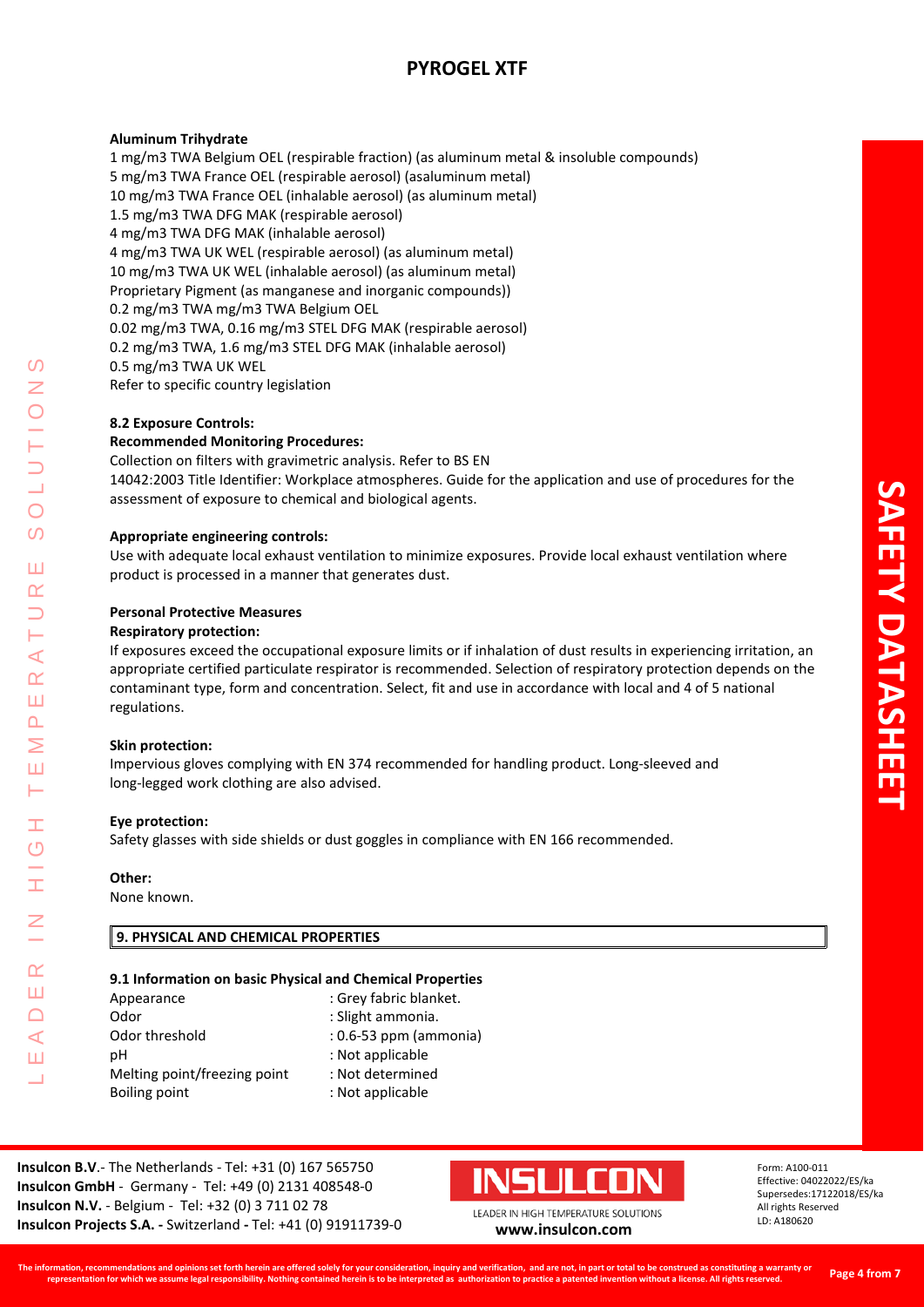| Flash point                 | : Not applicable                 |                     |  |
|-----------------------------|----------------------------------|---------------------|--|
| Evaporation rate            | : Not applicable                 |                     |  |
| Flammability (solid, gas)   | : Not flammable                  |                     |  |
| <b>Flammable limits</b>     | : LEL: Not applicable            | UEL: Not applicable |  |
| Vapor pressure              | : Not applicable                 |                     |  |
| Vapor density (air $= 1$ )  | : Not applicable                 |                     |  |
| Relative density            | : Not determined                 |                     |  |
| Solubility In Water         | : Insoluble in water             |                     |  |
| Partition coefficient       | : n-octanol/water: Not available |                     |  |
| Auto-ignition temperature   | : Not applicable                 |                     |  |
| Decomposition temperature   | : Not determined                 |                     |  |
| Viscosity                   | : Not applicable                 |                     |  |
| <b>Explosive Properties</b> | : None                           |                     |  |
| <b>Oxidizing Properties</b> | : None                           |                     |  |
| 9.2 Other Information       | : None available                 |                     |  |

# **10. STABILITY AND REACTIVITY**

### **10.1 Reactivity:**

Not reactive under normal conditions of use.

### **10.2 Chemical stability:**

Stable

LEADER IN HIGH TEMPERATURE SOLUTIONS

Ì.  $\overline{O}$ 

I

 $\alpha$ Ш  $\Box$  $\prec$ Ш 二

 $\Omega$ Z

 $\bigcirc$  $\Omega$ 

Ш  $\alpha$  $\overline{\phantom{0}}$ Н  $\prec$  $\underline{\alpha}$ Ш  $\Delta$  $\geq$ Ш  $\vdash$ 

# **10.3 Possibility of hazardous reactions:**

None known.

### **10.4 Conditions to avoid:**

Avoid prolonged exposure above the recommended use temperature.

### **10.5 Incompatible materials:**

None known.

### **10.6 Hazardous decomposition products:**

Under recommended usage conditions, hazardous decomposition products are not expected.

# **11. TOXICOLOGICAL INFORMATION**

# **Potential Health Effects:**

#### **Inhalation:**

Inhalation of dust may cause temporary irritation of the mucous membranes and upper respiratory tract.

#### **Ingestion:**

No adverse effects expected, however, do not ingest.

### **Skin contact:**

Handling may cause dryness and temporary irritation of the skin.

### **Eye contact:**

Contact may cause irritation with redness and tearing. Dust may cause abrasive injury.

**Insulcon B.V**.- The Netherlands - Tel: +31 (0) 167 565750 **Insulcon GmbH** - Germany - Tel: +49 (0) 2131 408548-0 **Insulcon N.V.** - Belgium - Tel: +32 (0) 3 711 02 78 **Insulcon Projects S.A. -** Switzerland **-** Tel: +41 (0) 91911739-0 **[www.insulcon.com](http://www.insulcon.com/)**

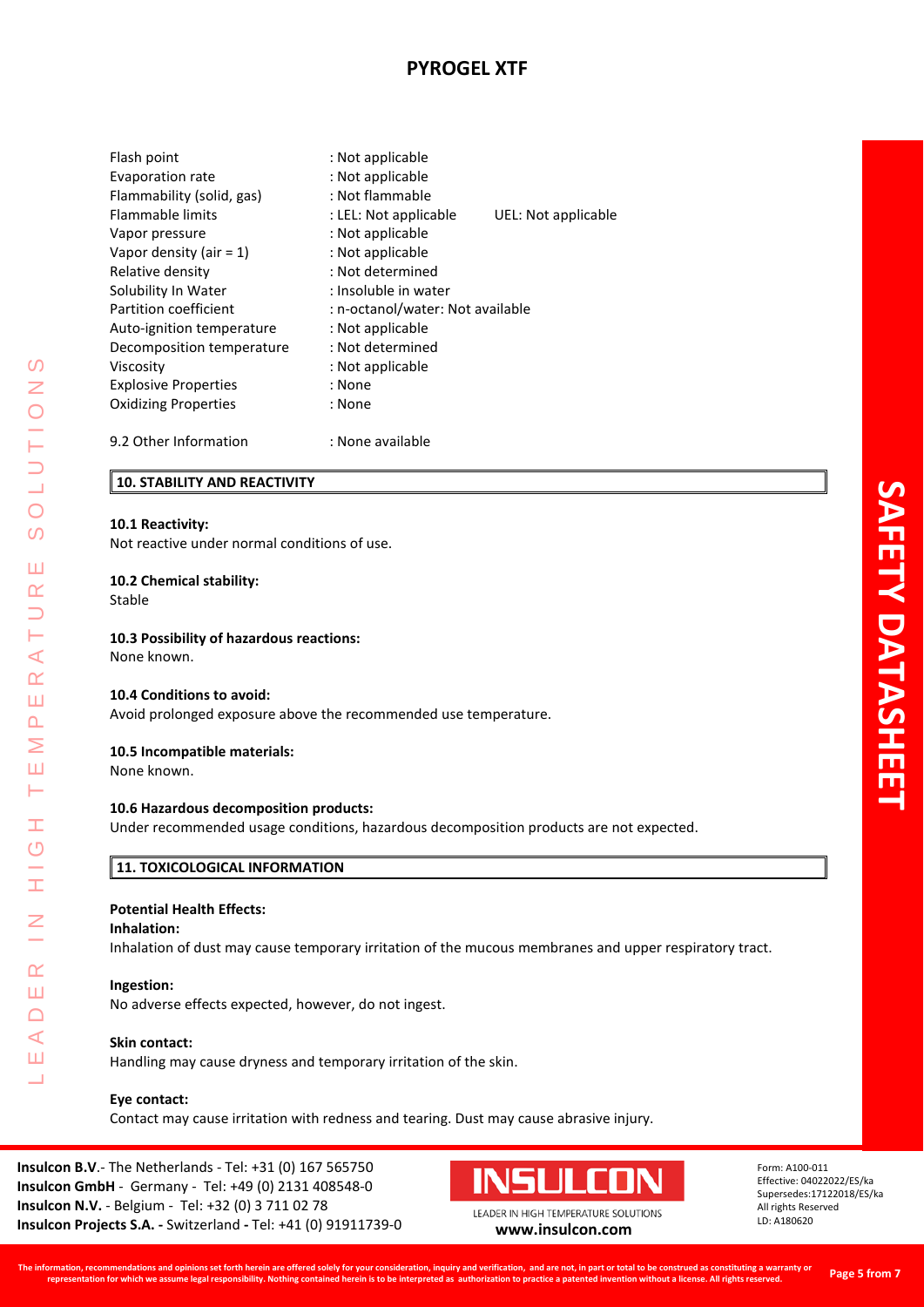# **Chronic Effects:**

None known.

# **Sensitization:**

Components are not known to be sensitizers.

# **Germ Cell Mutagenicity:**

None of the components have been shown to cause germ cell mutagenicity.

### **Reproductive Toxicity:**

Components are not reproductive toxins.

# **Carcinogenicity:**

None of the components are classified as a carcinogens or suspected carcinogens by EU CLP.

### **Acute Toxicity Values:**

Components are not acutely toxic.

# **12. ECOLOGICAL INFORMATION**

### **12.1 Ecotoxicity:**

No data is available

### **12.2 Persistence and degradability:**

No data is available

### **12.3 Bioaccumulative potential:**

No data available

### **12.4 Mobility in soil:**

No data available

# **12.5 Results of PBT and vPvB assessment:**

Not required.

LEADER IN HIGH TEMPERATURE SOLUTIONS

Ì.  $\overline{C}$ 

İ

 $\overline{z}$ 

 $\alpha$ Ш  $\Box$  $\blacktriangleleft$ Ш  $\overline{\phantom{0}}$ 

 $\Omega$ Z

 $\bigcirc$  $\Omega$ 

Ш  $\alpha$  $\overline{\phantom{0}}$ Н  $\prec$  $\underline{\alpha}$ Ш  $\Delta$  $\geq$ Ш  $\vdash$ 

### **12.6 Other adverse effects:**

Not required.

# **13. DISPOSAL CONSIDERATIONS**

# **13.1 Waste Treatment Methods:**

Dispose in accordance with all national and local regulations. Cover promptly to avoid dust generation.

# **14. TRANSPORT INFORMATION**

|              | <b>14.1 UN</b> | 14.2 UN proper       | 14.3 Hazard | 14.4 Packing | <b>14.5 Environmental</b> |
|--------------|----------------|----------------------|-------------|--------------|---------------------------|
|              | number         | <b>Shipping Name</b> | Class(s)    | Group        | <b>Hazards</b>            |
| US DOT       |                | Not regulated        |             |              |                           |
| Canadian TDG |                | Not regulated        |             |              |                           |
| EU ADR/RID   |                | Not regulated        |             |              |                           |
| <b>IMDG</b>  |                | Not regulated        |             |              |                           |
| IATA/ICAO    |                | Not regulated        |             |              |                           |

**Insulcon B.V**.- The Netherlands - Tel: +31 (0) 167 565750 **Insulcon GmbH** - Germany - Tel: +49 (0) 2131 408548-0 **Insulcon N.V.** - Belgium - Tel: +32 (0) 3 711 02 78 **Insulcon Projects S.A. -** Switzerland **-** Tel: +41 (0) 91911739-0 **[www.insulcon.com](http://www.insulcon.com/)**